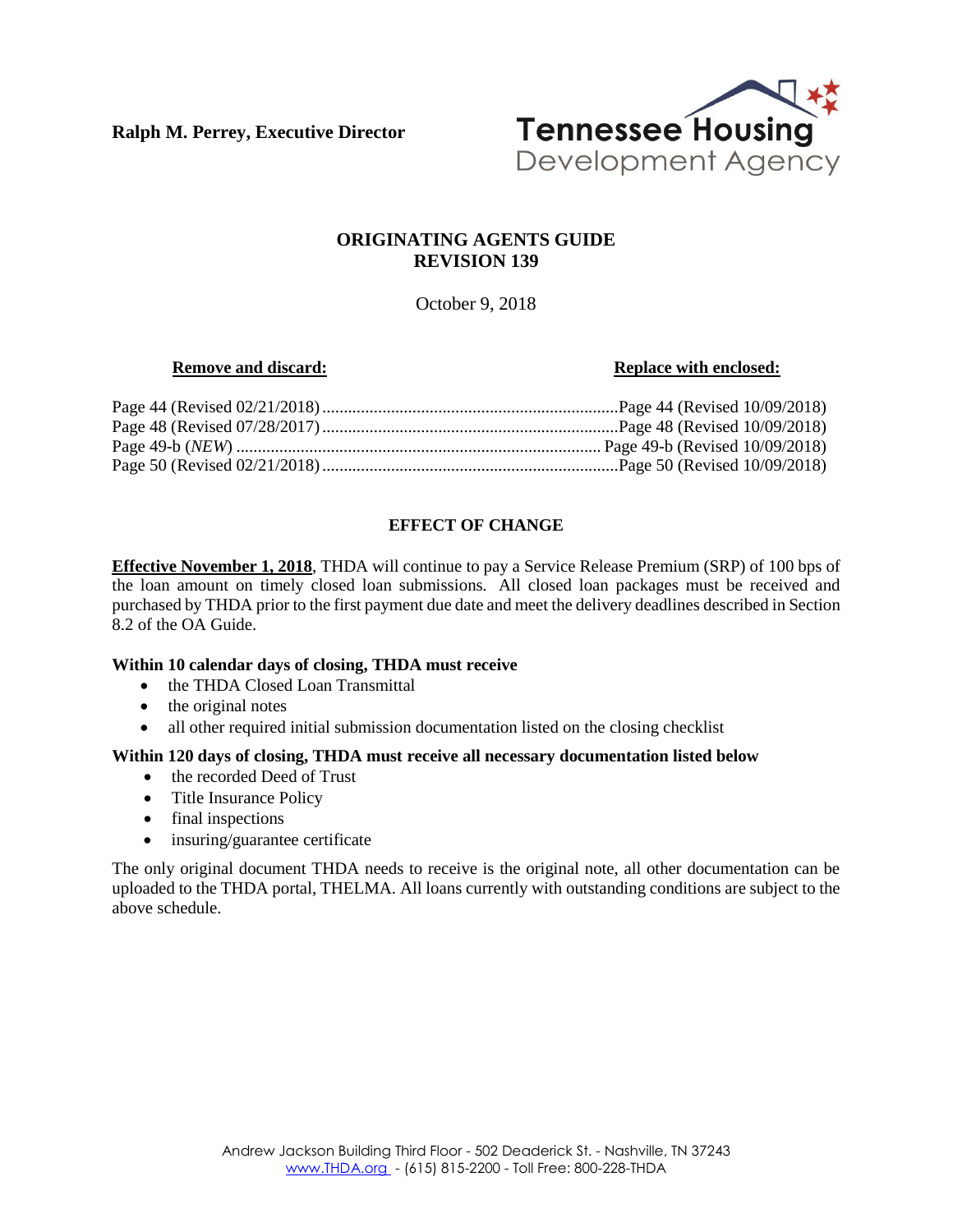inspections and insuring or guarantee certificate within 120 days of closing, on all THDA loans.

THDA may grant one extension, for a period not to exceed thirty (30) calendar days, to the delivery deadline to allow for additional efforts to resolve the problems. THDA may consider additional extensions. Any additional extensions must be approved by THDA, in THDA's sole discretion.

THDA may decide to complete a file without all final corrections being received. In those cases, the Originating Agent would receive notification from THDA of the correction(s) to be made and the Originating Agent will be responsible for completion of the file.

# **8.3 FAILURE TO MEET DELIVERY DEADLINES**

Any loan closing file remaining incomplete on the  $151<sup>st</sup>$  day following closing, regardless of extension status and/or file documentation status, will result in THDA issuing a demand for repurchase, along with repurchase instructions and deadline, without any further notice to the Originating Agent, unless a further extension was granted by THDA. If the loan has not yet been purchased by THDA, it will immediately become ineligible for purchase on the  $151<sup>st</sup>$  day following closing, unless a further extension was granted by THDA. Loans declared ineligible for purchase by THDA, including Great Choice Plus loans and/or loans repurchased from THDA, are not eligible for subsequent purchase by THDA.

THDA may require Originating Agents who submit loans closed by the Purchase Method and do not comply with delivery deadlines to submit all final documents before their loans will be eligible for purchase by THDA.

Originating Agents who consistently fail to meet delivery deadlines will be suspended from new loan originating until such time that the delinquent loan closings are completed.

# **8.4 REQUIRED DOCUMENTS FOR A COMPLETE CLOSED LOAN FILE**

### **A. Closed Loan Submission Checklist**

A completed THDA Closed Loan Submission Checklist must be used as the cover sheet when submitting closed loan files to THDA. See Section 9 for detailed instructions.

#### **B. Request for Loan Purchase with Acknowledgement and Certification**

For loans closed by the Purchase Method, execute this form and enclose in the order indicated on the Closed Loan Submission form. See Section 9 for detailed instructions.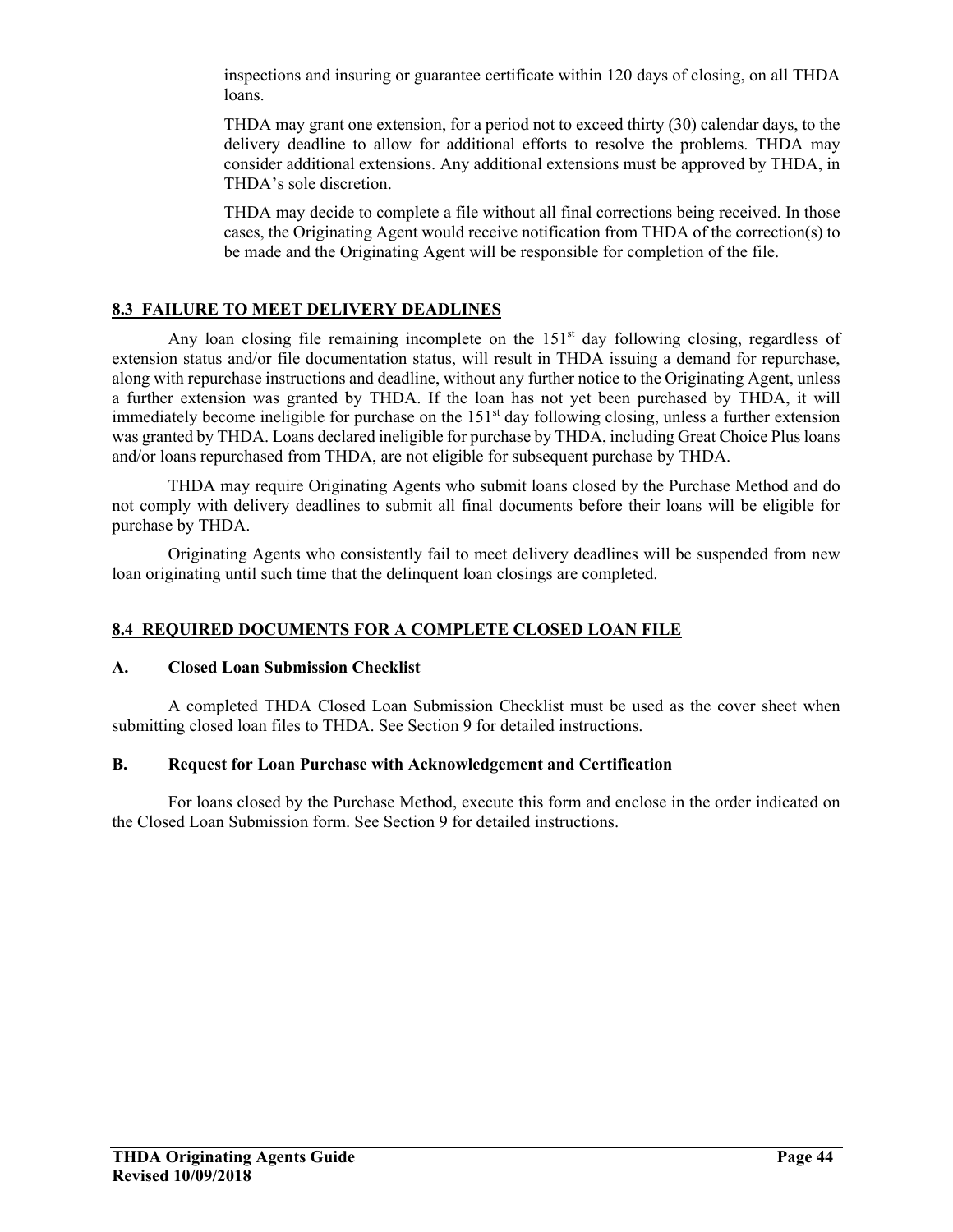An Originating Agent who fails to repurchase loans upon demand may be suspended from submitting new loan applications to THDA, and THDA may pursue other remedies as specified in the Working Agreement.

### **B. Repurchase Price**

The amount necessary to repurchase a loan is:

- 1. The sum of the outstanding principal and interest on the Great Choice loan and the Great Choice Plus loan, if applicable.
- 2. Monthly escrow adjustment.

In addition, if the Originating Agent is not the THDA Servicer, the repurchase price may include reimbursement of the Service Release Fee to the THDA Servicer and a repurchase fee.

#### **C. Repurchase Procedure**

In the event THDA demands repurchase of a loan, the following procedures all apply:

- 1. The THDA Servicer will provide instructions for obtaining the repurchase price by a certain deadline.
- 2. The Originating Agent must prepare an Assignment from THDA to the Originating Agent and submit it to the THDA Servicer, who will forward the Assignment to THDA for execution.
- 3. The Originating Agent must wire the required repurchase price to the THDA Servicer according to instructions provided by the THDA Servicer.
- 4. Upon receipt of the repurchase price, THDA will sign and notarize the Assignment and return it to the Originating Agent with the loan file.
- 5. After repurchase, THDA will reimburse Originating Agent for all principal and interest received by THDA after the repurchase date.

Loans declared ineligible for purchase by THDA, and loans repurchased from THDA, are not eligible for subsequent purchase by THDA.

### **8.6 SERVICING PROCEDURES**

All loans shall be sold servicing-released to THDA dba Volunteer Mortgage Loan Servicing (VMLS). The lender may not perform any interim servicing. The lender shall sell the loan servicingreleased to THDA immediately following closing as specified elsewhere in the Guide.

#### **A. Service Release Premium**

THDA will pay a Service Release Premium (SRP) in an amount equal to 1% of the loan amount. Closed loan packages must be received and purchased prior to the first payment due date and meet the delivery deadline described in Section 8.2 of the OA Guide. THDA will withhold the SRP amount from the purchase price of the loan. THDA will pay the SRP for a loan once all documents as described in section 7 of the O. A. Guide are received from the lender for that loan. The THDA prepared SRP report will be emailed to the lender each week to the most recent email address THDA has in its files for each lender. THDA will wire the SRP each week to the lender using the most recent wiring instructions THDA has in its files for each lender. It is the lender's obligation to ensure that email addresses and wiring instructions are accurate and up to date.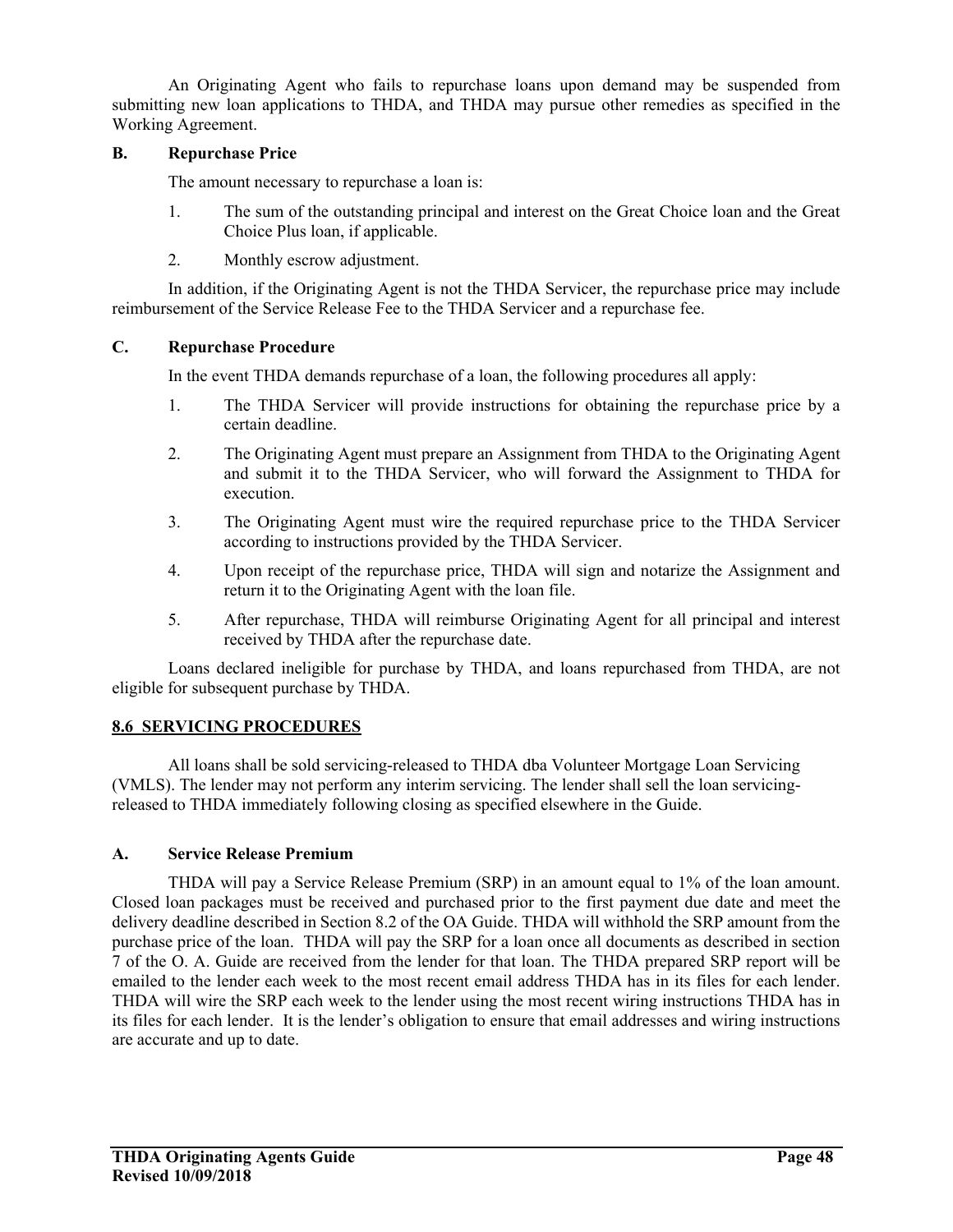### **F. Payments Received After Purchase**

In the event the Originating Agent receives a mortgage payment **AFTER** THDA purchases the loan, the payment is to be sent to VMLS immediately.

- 1. Email payments@volservicing.com indicating the amount received, the date received, and method for transferring the payment in full to VMLS.
- 2. Payment can be mailed to the VMLS Physical Address Volunteer Mortgage Loan Servicing 404 James Robertson Pkwy, Ste 1450 Nashville, TN 37219-1536
- 3. Or, payment can be wired with a confirmation email sent to payments  $@$  volservicing.com.

#### **G. Payments Received Prior to Purchase**

If a payment is received **PRIOR** to THDA Purchase, the Originating Agent is to notify VMLS immediately but retain the payment until THDA purchases the loan. Email payments@volservicing.com indicating the amount received and the date received.

#### **H. Service Transfer After First Payment Due Date**

In the event the first payment becomes due prior to THDA purchasing the loan, the Originating Agent is responsible for all servicing activities up to the THDA Purchase date and subsequent Service Transfer Effective Date.

- 1. Collect timely payment from the borrower(s); proof of current due date will be required prior to THDA Purchase
- 2. Disburse timely PMI/MIP payments to loan Insurer or Guarantor
- 3. Disburse additional Hazard Insurance, Flood Insurance, or Tax payments that come due prior to the THDA Purchase date
- 4. Complete required Insurer or Guarantor monthly reporting, if applicable
- 5. Send a new Goodbye Letter meeting all RESPA requirements and coordinate the Service Transfer effective date with VMLS
- 6. Immediately following the effective Service Transfer date, Originating Agent is to send the following to VMLS
	- a. Loan History indicating due date, payments received, principal curtailments, suspense balance, escrow disbursements, and escrow balance at transfer
	- b. All payments collected; disbursed escrow may be netted from funds transferred to VMLS
	- c. Copy of notices sent to borrower(s) including Goodbye Letter
	- d. Complete MERS TOB/TOS, if loan is active in MERS